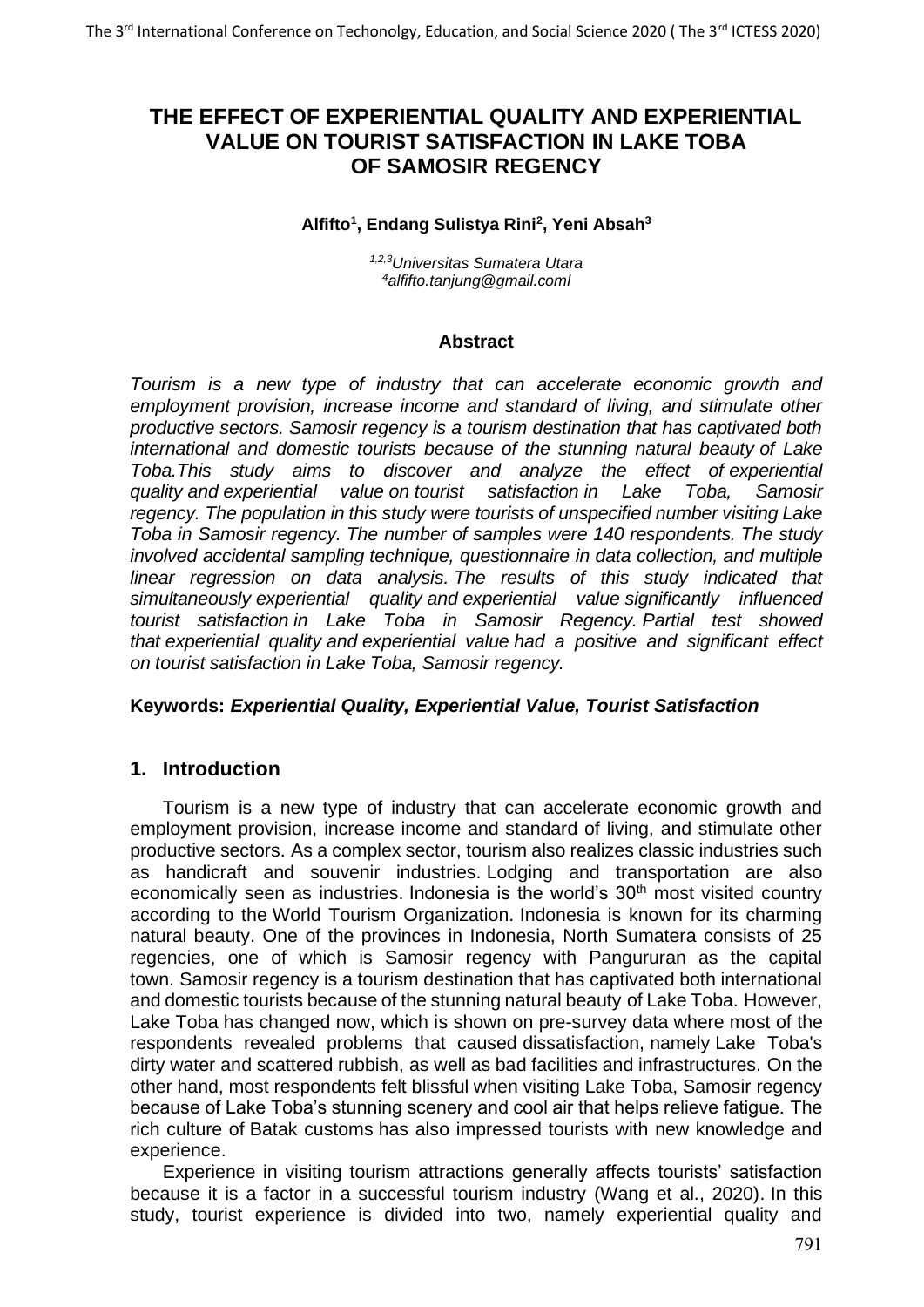experiential value. (Wu et al., 2018) argued that experiential quality has an important influence on evaluations of consumers and satisfaction with the services provided. Therefore, a better understanding of the phenomenon of experience in the tourism service is very important and will enable the tourism industry to perform better (Manthiou et al., 2014). Therefore, tourists' good or bad experience determines consumers' satisfaction (Rijal & Ghimire, 2016). When experience fails to meet expectation, tourists will be dissatisfied and vice versa (Sundbo, 2015).

## **2. Literature Review**

## **2.1. Tourist Satisfaction**

(Wu & Li, 2017) Satisfaction is someone's feeling of pleasure or disappointment that appears after comparing the perception with the results or performance of a service with their expectation. Satisfaction is a prediction of consumer's experiential value to what will happen. On the other hand, (Oliver, 2014) suggested that the concept of satisfaction is a comprehensive evaluation of consumers after consumers feel the service of previous experience.

(Jin et al., 2015), defined tourist satisfaction as the level of pleasure felt by tourists that occurs from travel experiences related to product or service features that are in line with the expectations and desires of tourists in making a tour. Satisfaction is made by comparing the expectations of tourists before and after a tourism trip. Tourists are satisfied when the experience exceeds expectations and vise versa (Chen& Chen,2010).

### **2.2. Experiential Quality**

According to (Lemke et al., 2011), Quality of experience refers to the performance of quality at the attribute level where the quality of experience refers to the psychological results stemming from visitor participation in tourism activities (Chen & Chen, 2010). Previously, service quality was under the control of tourism service providers. Today, not only are services under control, but also are experiences brought to visitors. In general, the quality felt by the visitors is related to their experiences during their visit compared to the services provided by the tourism site itself. (Wu & Li, 2017) claimed that the perceived quality of experience consisted of interaction quality, physical environment quality, output quality, and access quality.

### **2.3. Experiential Value**

According to (Mathwick et al., 2001), experiential value is the experience consumers have after using a product or service. Experiential value is based on interactions that include direct use or appreciation of products and services used by consumers. This interaction provides the basis for relativistic preferences held by individuals involved (Mathwick et al., 2001). The dimensions of experiential value consist of CROI (Consumer Return on Investment), service space, and playfulness..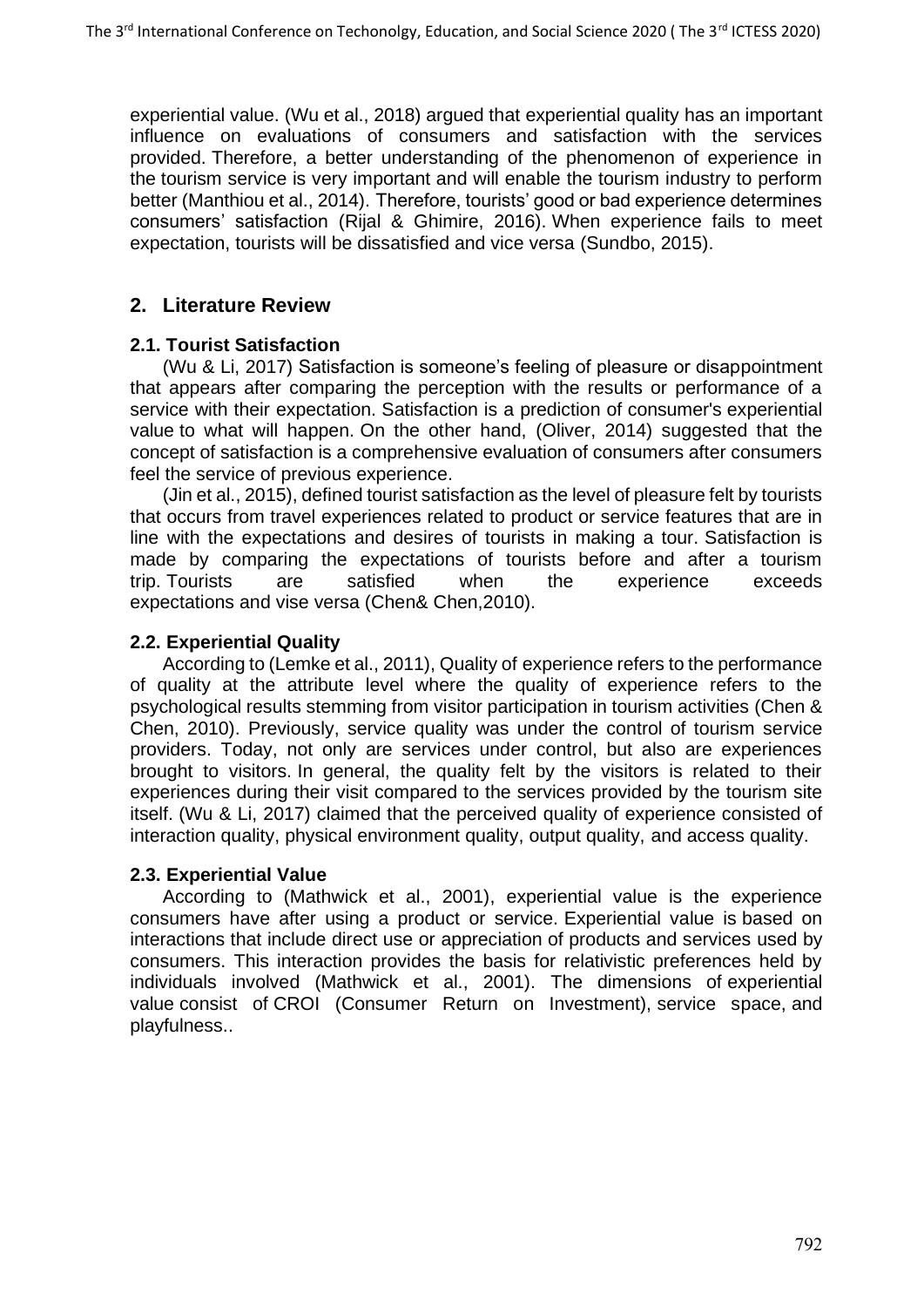## **2.4. Conceptual Framework**

Systematically, the conceptual framework in this research was



**Figure 1: Conceptual Framework**

## **Hypothesis**

The hypotheses of this research are:

- 1. Experiential quality has a positive and significant effect on tourist satisfaction in Lake Toba, Samosir regency.
- 2. Experiential value has a positive and significant effect on tourist satisfaction in Lake Toba, Samosir regency.
- 3. Experiential quality and experiential value have a positive and significant effect on tourist satisfaction in Lake Toba, Samosir regency.

# **3. Research Methods**

This type of research was an associative research that connects two or more variables (Kuncoro, A, 2018) study in which the questionnaire was distributed to 140 tourists visiting Lake Toba, Samosir regency. The population in this study was tourists of unspecified number visiting Lake Toba, Samosir regency. The sample in this study was 140 tourists, the number of which was based on (Malholtra et al., 2016) that it should be at least four or five times the item number of questions. The total question in this study were 28. This research used accidental sampling technique. According to (Sugiyono, 2017), accidental sampling takes respondents as a sample based on coincidence, that anyone who accidentally meets a researcher can be used as a sample they are suitable as a source of data.

# **4. Result and Discussion**

## **4.1. Research Result**

All respondents in this study were tourists who visited Lake Toba Samosir Regency were more dominantly female (95 respondents) and most were aged 24-30 years (70 respondents) and most had the employment status of students and employees (57 respondents), mostly were headed for Tomok village (54 respondents) and their purpose is mostly for recreation (111 respondents).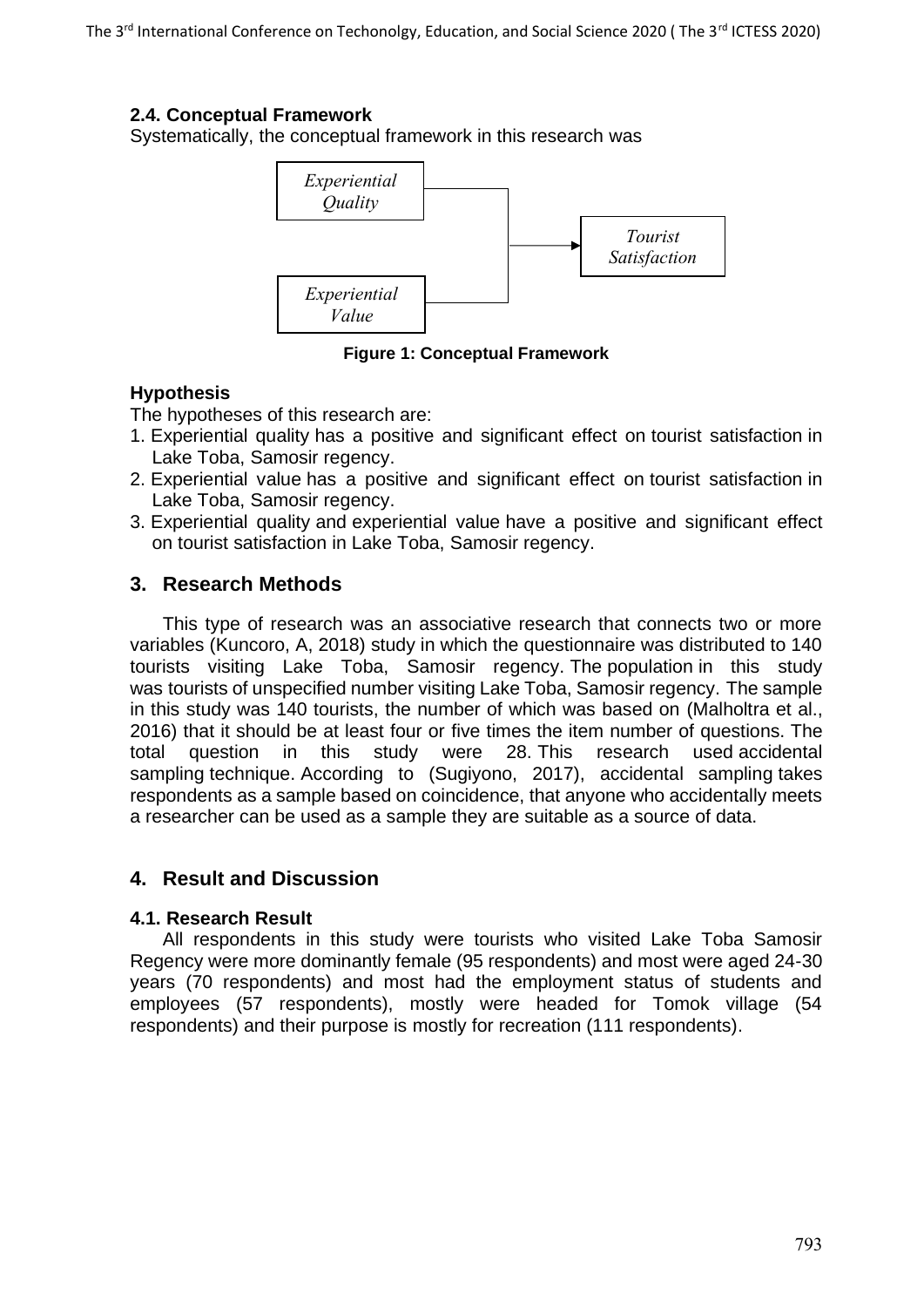|                         | Unstandardized<br>Coefficients |            | Standardized<br>Coefficients |       | Sig. |
|-------------------------|--------------------------------|------------|------------------------------|-------|------|
| Model                   | В                              | Std. Error | <b>Beta</b>                  |       |      |
| (Constant)              | .462                           | 1,007      |                              | 459   | 647  |
| Experiential<br>Quality | .223                           | .024       | .639                         | 9,249 | .000 |
| Experiential<br>Value   | 116                            | .032       | 249                          | 3,610 | .000 |

**Table 1: Multiple Linear Regression Analysis**

a. Dependent Variable: Tourist Satisfaction

Based on Table, the multiple linear regression equation is as follows:

## **Y = 0.462 + 0.223 X1 + 0.116 X2**

- 1. Constants ( $β0$ ) = 0.462, this shows the level of constants, where if the experiential quality (X1) and experiential value (X2) variables are 0, the value of the tourist satisfaction variable (Y) will remain at 0.462 , assuming the other variables remain.
- 2. Experiential quality coefficient ( $\beta$ 1) = 0, 22 3 > 0. This shows that the experiential quality variable (X1) has a positive effect on tourist satisfaction, meaning that if the experiential quality variable is increased, then tourist satisfaction will also increase assuming other variables remain, and vice versa.
- 3. Experiential value coefficient ( $\beta$ 2) = 0.116 > 0. This shows that the experiential value variable (X2) has a positive effect on tourist satisfaction, meaning that if the experiential value variable is increased, then tourist satisfaction will also increase assuming other variables remain, and vice versa.

| Model         |     | R Square | Adjusted R<br>Square | Std. Error of the<br><b>Estimate</b> |  |  |
|---------------|-----|----------|----------------------|--------------------------------------|--|--|
|               | 841 |          |                      | 633                                  |  |  |
| - Des Katanas |     |          |                      |                                      |  |  |

**Table2: Coefficient of Determination**

a. Predictors: (Constant), Experiential Value, Experiential **Quality** 

b. Dependent Variable: Tourist Satisfaction

The Table shows the Adjusted R Square value of 0.703, meaning that 70.3 percent of tourist satisfaction variables can be explained by experiential quality and experiential value while the remaining 29.7 percent is explained by other factors excluded from this study.

## **Table 3 :Simultaneous Test (F Test)**

| Model      | Sum of<br><b>Squares</b> | df  | Mean Square |         | Sig.              |
|------------|--------------------------|-----|-------------|---------|-------------------|
| Regression | 882,390                  |     | 441,195     | 165,417 | .000 <sup>b</sup> |
| Residual   | 365,402                  | 137 | 2,667       |         |                   |
| Гоtal      | 1247,793                 | 139 |             |         |                   |

a. Dependent Variable: Tourist Satisfaction

b. Predictors: (Constant), Experiential Value, Experiential Quality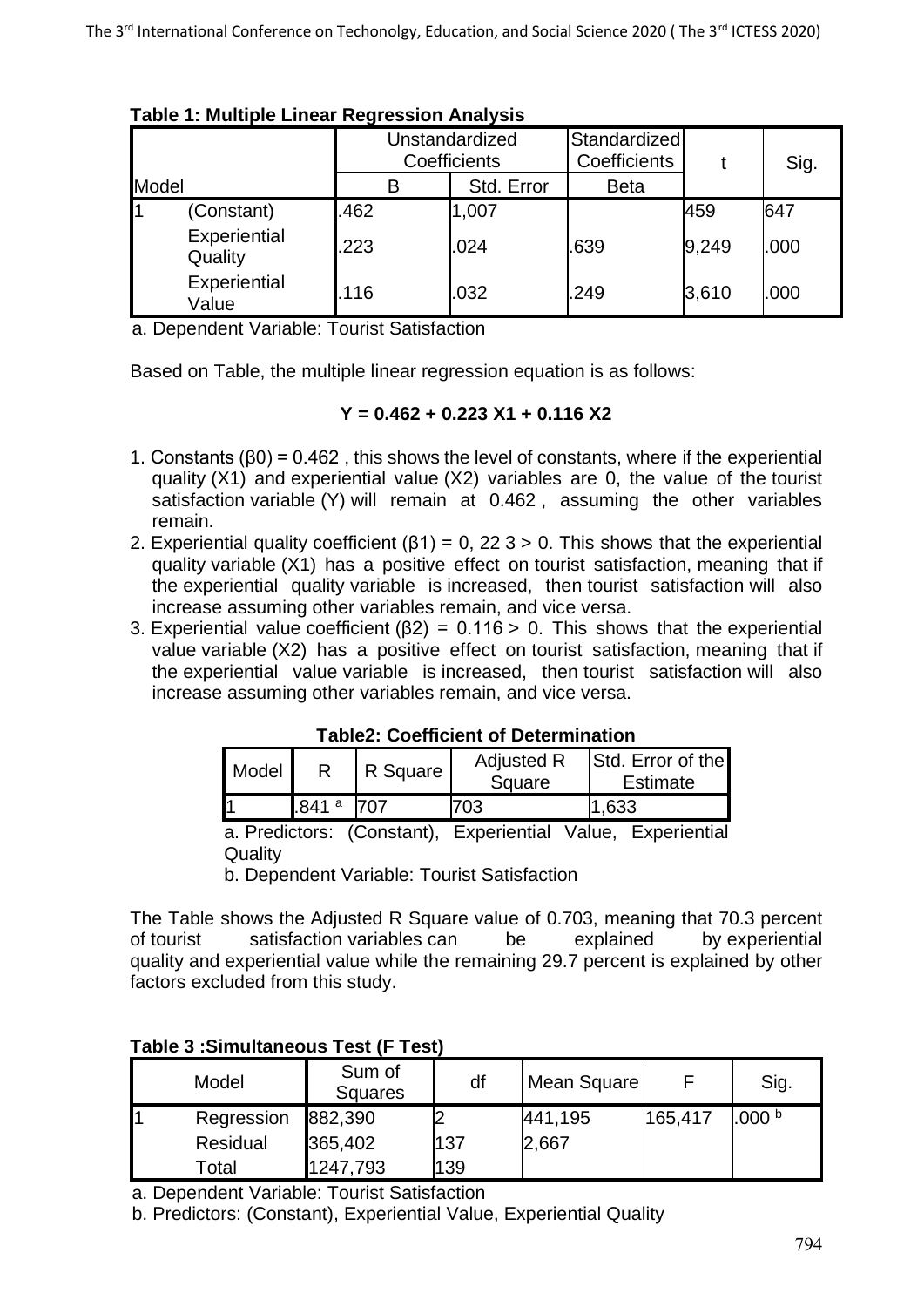In this study the number of samples (n) was identified as many as 140 respondents and the number of parameters (k) as many as  $3$ , so df1 = k-1 =  $3 -1 = 2$ ; df2 = nk = 140-3 = 137, then at  $\alpha$  = 0.05 we got F  $_{table}$  = 3.06.

Based on Table, F  $_{\text{count}}(165.417)$  F  $_{\text{table}}(3.06)$  and significance  $(0.000)$  <  $\alpha$ (0.05). This means that the experiential quality and experiential value variables simultaneously have a significant effect on tourist satisfaction.

| Model |                         | Unstandardized<br>Coefficients |            | Standardized<br>Coefficients |       | Sig. |
|-------|-------------------------|--------------------------------|------------|------------------------------|-------|------|
|       |                         | B                              | Std. Error | <b>Beta</b>                  |       |      |
|       | (Constant)              | .462                           | 1,007      |                              | 459   | 647  |
|       | Experiential<br>Quality | .223                           | .024       | .639                         | 9,249 | .000 |
|       | Experiential<br>Value   | 116                            | .032       | .249                         | 3,610 | .000 |

### **Table 4: Partial Test (t test)**

a. Dependent Variable: Tourist Satisfaction

Based on the table, the results of the partial significance test can be concluded as follows:

- 1. The variable experiential quality (X1) has a coefficient of experiential quality (β1)  $= 0$ , 22 3 > 0 with t  $_{\text{count}}(9,249)$  t  $_{\text{table}}(1.97)$  and significance (0,000) <0.05. Thus, the experiential quality variable has a positive and significant effect on tourist satisfaction. If experiential quality increases, tourist satisfaction will increase significantly, and vice versa.
- 2. Variable experiential value (X2) has coefficient experiential value ( $β2$ ) = 0.116> 0 with t  $\pi$ ithmetic (3.6 1 0) > t  $\pi$  table (1.97) and significance (0.000) <0.05. Thus, the experiential value variable has a positive and significant effect on tourist satisfaction. If experiential value increases, tourist satisfaction will increase significantly, and vice versa.

# **5. Conclusions and suggestions**

### **5.1. Conclusion**

The result of the research can be summed up as follows that simultaneously experiential quality and experiential value had significant effects on tourist satisfaction in Lake Toba, Samosir regency. Partially, the results of the research showed that experiential quality and experiential value respectively had positive and significant impact on tourist satisfaction in Lake Toba, Samosir regency. This showed that the better quality of experience received by tourists will certainly increase tourist satisfaction. It is suggested that the Lake Toba authority agency, appointed by the government for the tourism development of Lake Toba, pay more attention to such an issue as cleanliness by providing trash bins at several tourism sites such as at souvenir sales counters and on the lakeside tour, then add warning signs on littering. Socialization should also be carried out to the local community to maintain cleanliness. which means that the community must pay more attention to the value of the experience of tourists. Furthermore, the authority agency of Lake Toba must standardize souvenirs pricing and conduct supervision and training in souvenirs development. Trainings will trigger creativity in making souvenirs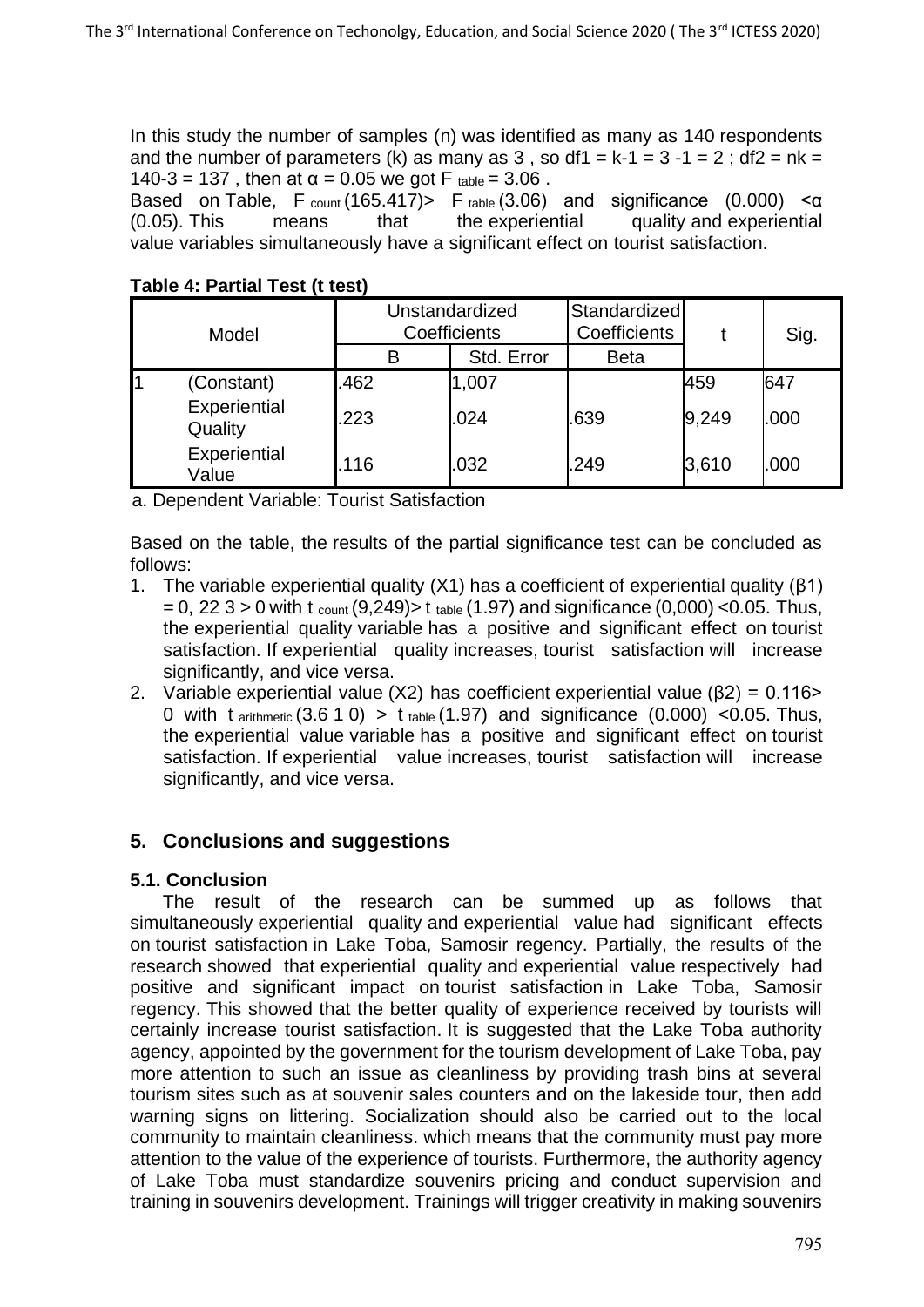that will represent the identity of Samosir with more relatively affordable prices and good quality.

#### **5.2. Suggestion**

This study only focuses on experiential quality, experiential value and tourist satisfaction variables and also only examines the area of Lake Toba, Samosir Regency, while Lake Toba itself is very broad in scope and also only focuses on local tourists.

### **6. Acknowledgement**

We would like to thank Direktorat Riset dan Pengabdian Masyarakat (DRPM) from Kementerian Riset Dikti for funding this research through the "Dana Hibah Tesis Magister" program.

### **References**

- Chen, C. F., & Chen, F. S. (2010). Experience quality, perceived value, satisfaction and behavioral intentions for heritage tourists. *Tourism Management*. https://doi.org/10.1016/j.tourman.2009.02.008
- Jin, N. P., Lee, S., & Lee, H. (2015). The effect of experience quality on perceived value, satisfaction, image and behavioral intention of water park patrons: New versus repeat visitors. *International Journal of Tourism Research*. https://doi.org/10.1002/jtr.1968
- Kuncoro, A, S. (2018). *Metodologi Penelitian Manajemen*. *Penerbit Andi : Yogyakarta*. https://doi.org/10.5296/ijhrs.v8i4.13824
- Lemke, F., Clark, M., & Wilson, H. (2011). Customer experience quality: An exploration in business and consumer contexts using repertory grid technique. *Journal of the Academy of Marketing Science*. https://doi.org/10.1007/s11747-010-0219-0
- Malholtra, N. K., Nunan, D., & Birks, D. F. (2016). *Marketing Research An Applied Approach 15th*. In *Prentice Hall Inc., a Pearson Education company*. https://doi.org/10.4324/9781315890005
- Manthiou, A., Lee, S. (Ally), Tang, L. (Rebecca), & Chiang, L. (2014). The experience economy approach to festival marketing: Vivid memory and attendee loyalty. *Journal of Services Marketing*. https://doi.org/10.1108/JSM-06-2012-0105
- Mathwick, C., Malhotra, N., & Rigdon, E. (2001). Experiential value: Conceptualization, measurement and application in the catalog and Internet shopping environment. *Journal of Retailing*. https://doi.org/10.1016/S0022-4359(00)00045-2
- Oliver, R. L. (2014). Satisfaction: A behavioral perspective on the consumer, Second edition. In *Satisfaction: A Behavioral Perspective on the Consumer, Second Edition*. https://doi.org/10.4324/9781315700892
- Rijal, C. P., & Ghimire, S. (2016). Prospects of Creating Memorable Experience in Nepalese Tourism and Hospitality Industry. *Journal of Tourism and Hospitality Education*. https://doi.org/10.3126/jthe.v6i0.14767
- Sugiyono. (2017). *Metode Penelitian Bisnis (Pendekatan Kuantitatif, Kualitatif, Kombinasi dan R&D)*. In *Metodelogi Penelitian*.
- Sundbo, J. (2015). From service quality to experience and back again? *International Journal of Quality and Service Sciences*. https://doi.org/10.1108/IJQSS-01-2015-0009